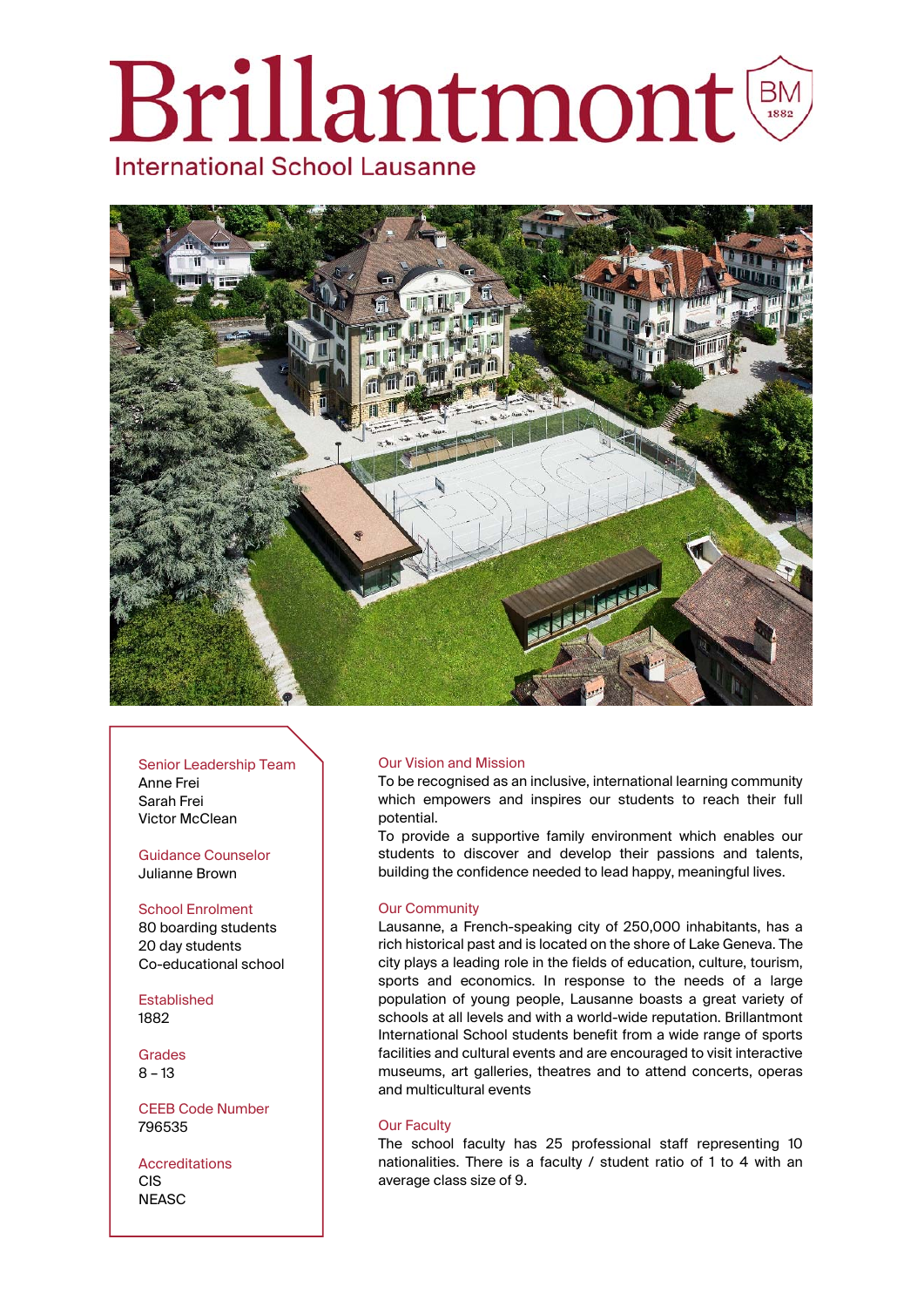## Curriculum

A Brillantmont education equips each student with the skills and attributes necessary for success at university and for careers in the 21st century. Our curriculum is challenging, inspiring and flexible to meet the needs of the individual providing qualifications which are globally recognised by universities and future employers.

Our Upper Secondary Section (Grades 8-10) follow a broad and balanced curriculum with timetables increasingly tailored to the individual students desires as they discover their strengths and interests. Content and standards prepare students for the Cambridge International IGCSE, the world's most popular international qualification for 14-16-year olds, providing more options than any other international qualification. IGCSEs are an externally examined and certified qualification through the prestigious Cambridge International Assessment in Education. Students have the possibility of taking IGCSE examinations at the end of Grade 10, even if they join Brillantmont in Grade 10.

Individual schedules in Grade 10 provide incredible flexibility as students can pursue a curriculum in accordance with their ability and future goals. All subjects provide Extended content providing the most demanding courses, what may be considered as Honors courses. Extended courses cover the Core content but entail extra topics and depth. Core content offered enables students to achieve their full potential with more appropriate challenge.

Flexibility in our Senior curriculum (Grades 11-12) provides Core and Extended courses. Extended course students have the possibility of graduating though the Cambridge Advanced Level qualification, Advanced Levels. Advanced Levels are one of the most established and respected high school qualifications taken in over 130 countries, securing access to universities all over the world, often earning a college credit in American Universities given their academic rigour. A Levels give students the edge as they allow them to work to their strengths, choosing the subjects they enjoy and in which they excel.

Students who take Core courses at Advanced Level graduate through our High School Diploma, a more traditional college preparatory curriculum.

Our curriculum also provides opportunities for students to take external, internationally recognised qualifications other than Cambridge IGCSE and A Levels. Students can also access US College Board examinations, PSAT, SAT, SAT subject tests and some AP examinations. The majority of students also take European Language Examinations.

Brillantmont also offers a tailor made 13<sup>th</sup> Grade programme for students who have already completed their High School Studies.

## Test Centre

Brillantmont International School is a recognised Test Centre for the following examinations: PSAT; SAT; Advanced Placement; IGCSE; AS and A Level examinations. Students are also entered for the TOEFL; the British Council IELTS examinations and the ALTE examinations (DELF French examinations; German examinations of the Goethe Institut; DELE Spanish examinations; CELI Italian examinations)

### Guidance

College and Career guidance is offered to all students and counseling is available to assist students with academic and personal problems.

### Our High School Diploma Requirements

Brillantmont's High School Graduation is awarded to students who achieve during their last four years of High School (Grades 9-12) at least 24 credits, 20 academic credits and 4 Sports credits. In addition, students must have proficiency in at least one foreign language and have an IELTS score of at least 6.5 (TOEFL iBT equivalent of 79). Students will be awarded a Graduation Certificate if they achieve the minimum credits and at least a 6.0 in their IELTS.

| Minimum Credits in English                |   |
|-------------------------------------------|---|
| <b>Minimum Credits in Mathematics</b>     | З |
| Minimum Credits in Science                | 3 |
| Minimum Credits in the Arts               |   |
| <b>Minimum Credits in Social Sciences</b> | 2 |
| Electives, in any subject                 |   |
| Minimum Credits in Sport                  |   |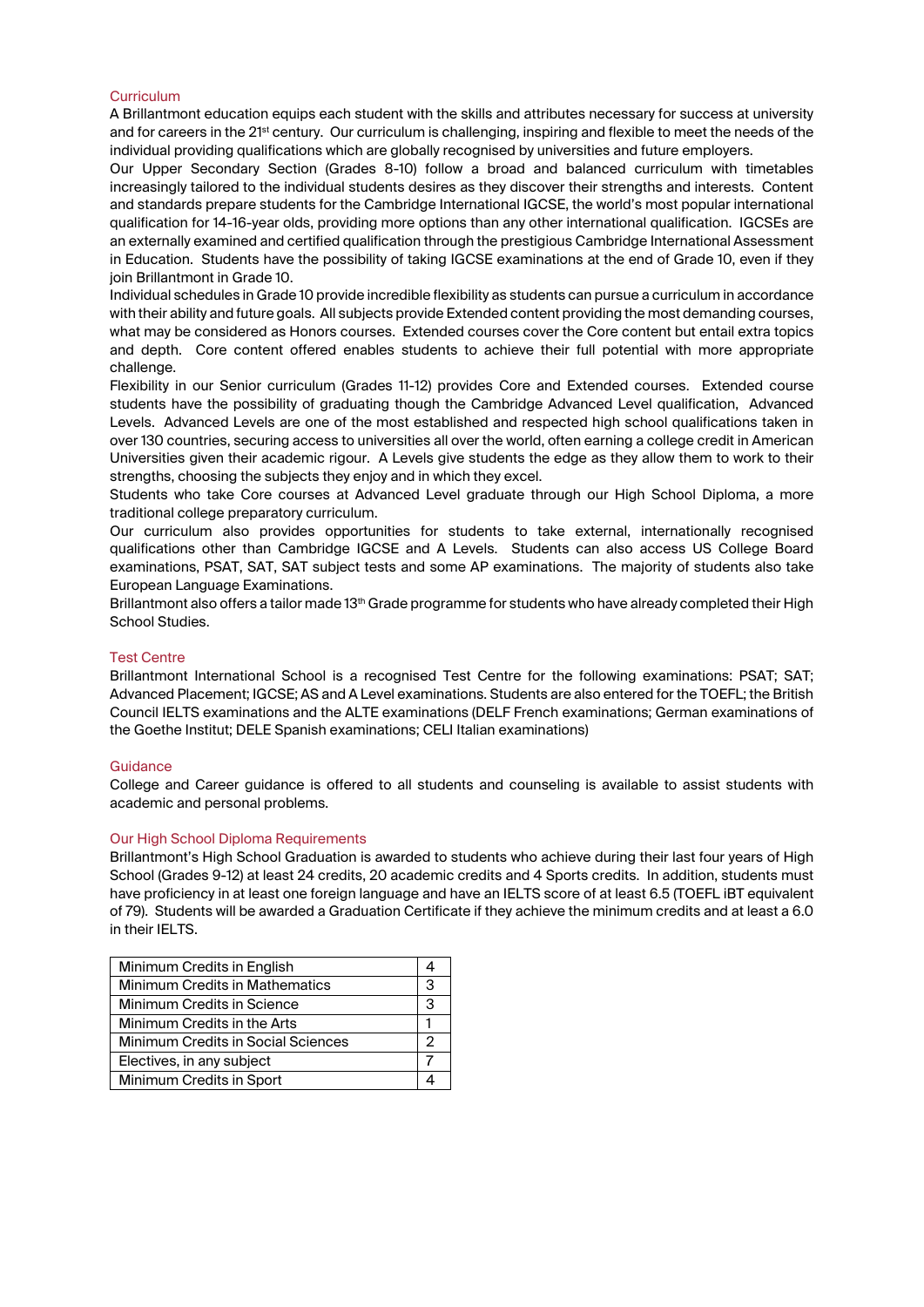Our High School Diploma is awarded at 4 different classifications which reflect the high demands of our courses. Diplomas are awarded with the following recognition:-

- Distinction
	- A "Diploma with Distinction" is awarded to a student who has met all graduation requirements and has maintained throughout their High School
		- A pass in all subject areas
		- A minimum overall year average of A-
		- An Extended Level course in at least three Advanced Level 2 subjects
- Merit

A "Diploma with Merit" is awarded to a student who has met all graduation requirements and has maintained throughout their High School

- A pass in all subject areas
- A minimum overall year average of B-
- An Extended Level course in at least two Advanced Level 2 subjects
- Good Pass

A "Diploma with Good Pass" is awarded to a student who has met all graduation requirements and has maintained throughout their High School

- A pass in all subject areas
- A minimum overall year average of C-
- An Extended Level course in at least one Advanced Level 2 subject
- Pass

A "Diploma with Pass" is awarded to a student who has met all graduation requirements.

### Grading System

Brillantmont International School uses a letter scale where grades are reported using a letter ranging from A+ to F. Failing grades are indicated with an F. A+ is the highest grade and F the lowest.

Thresholds are based on international criteria and standards, Brillantmont uses these benchmarks to generate letter grades. Further clarification is given by an indication of the strength of the grade through plus and minus signs for example a student may be awarded a grade B+, B or B-. An E represents the lowest grade needed for a credit to be awarded.

All courses use the full range of grades and are for full credit. Numerical codes following the course title to indicate the whether the course is Extended, Core or Foundation level. Foundation is our most accessible course which is usually differentiated to meet EAL (English as an Additional Language) needs. Modern Foreign Language courses for beginners do not have a numerical code. At Brillantmont Modern Foreign Language courses and are taught according to level of fluency, not by Grade.

|                           | Grade 9               | Grade 10              | Grade 11              | Grade 12              |
|---------------------------|-----------------------|-----------------------|-----------------------|-----------------------|
|                           | <b>Numerical Code</b> | <b>Numerical Code</b> | <b>Numerical Code</b> | <b>Numerical Code</b> |
| <b>Extended Courses</b>   |                       | 2.1                   | 1.1                   | 2.1                   |
| <b>Core Courses</b>       |                       |                       | 1.2                   | 2.2                   |
| <b>Foundation Courses</b> | 1.3                   | 2.3                   | 1.3                   | 2.3                   |

### GPA and Class Rank

Brillantmont International School does not rank students or report cumulative GPA. Small class size, the high rate of student turnover in international schools and the wide variety of marking systems from which our students come make formal ranking inadvisable.

## Class of 2020

18 students total in the class 2020, 89% spoke English as a second language **6%**